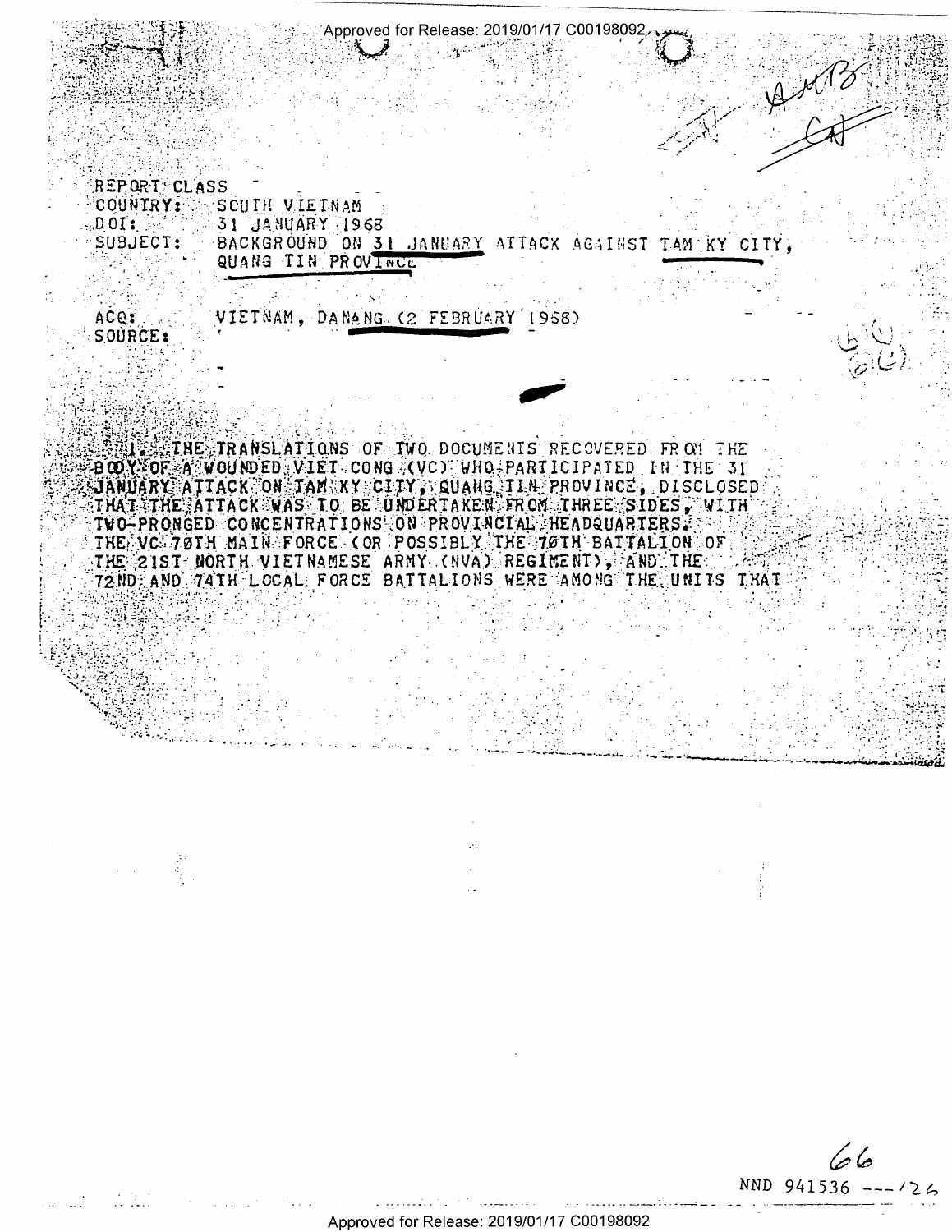Approved for Release: 2019/01/17 C00198092

PARTICIPATED IN THE ATTACK. THE DOCUMENTS GAVE INSTRUCTIONS FOR THE VC TO DESTROY THE BUS STATION, TRY TO OCCUPY THE AIR FIELD. (THE 74TH), AND TO TRY TO OCCUPY PROVINCE HEADQUARTERS. ARCNG THE NOTATIONS WERE CAUTIONS AGAINST VEARIVNG BLACK CLOTHES AND SIGNAL PLANS AND TIMES CERTAIN ELEMENTS, SUCH AS SAPPER UNITS, WERE TO CARRY OUT THEIR TASKS. INCLUDED WAS A SKETCH OF THE LINES OF INFILIRATION FOR THE ATTACK. LETTERS TAKEN FROM THE VC, WHO LATER DIED, REFER TO THE HARDSHIPS SUFFERED FROM UNITED STATES BOMBING AND MOURN FRIENDS WHO NAD BEEN KILLED. ONE WRITER SAYS HE WOULD LIKE TO HAVE AN OPPORTUNITY TO TAKE REVENGE FOR THOSE KILLED UNJUSTLY BY UNITED STATES AGGRESSORS. (FIELD COMMENT: THE VC SUFFERED A HIGH KILLED IN ACTION RATIO DURING THIS ATTACK AND APPARENTLY HAVE NOT INFLICTED HEAVY DAMAGE IN SUBSEQUENT ATTACKS AGAINST TAN KY AND THE SIXTH ARMY OF THE REPUBLIC OF RECONNATSSANGE UNIT (PRU) MEMBERS CAPTURED IS VO INDIVIDUAL AND CREW-SERVED WEAPONS, INCLUDING ONE 57NM RECOILLESS RIFLE. PRU S RILLED 23 VC (UNITED STATES ADVIS OR BODY COUNT) AND AP CAPTURED ONE VC. TWO PRUS WERE SLIGHTLY WOUNDED AND DAMAGE TO THE